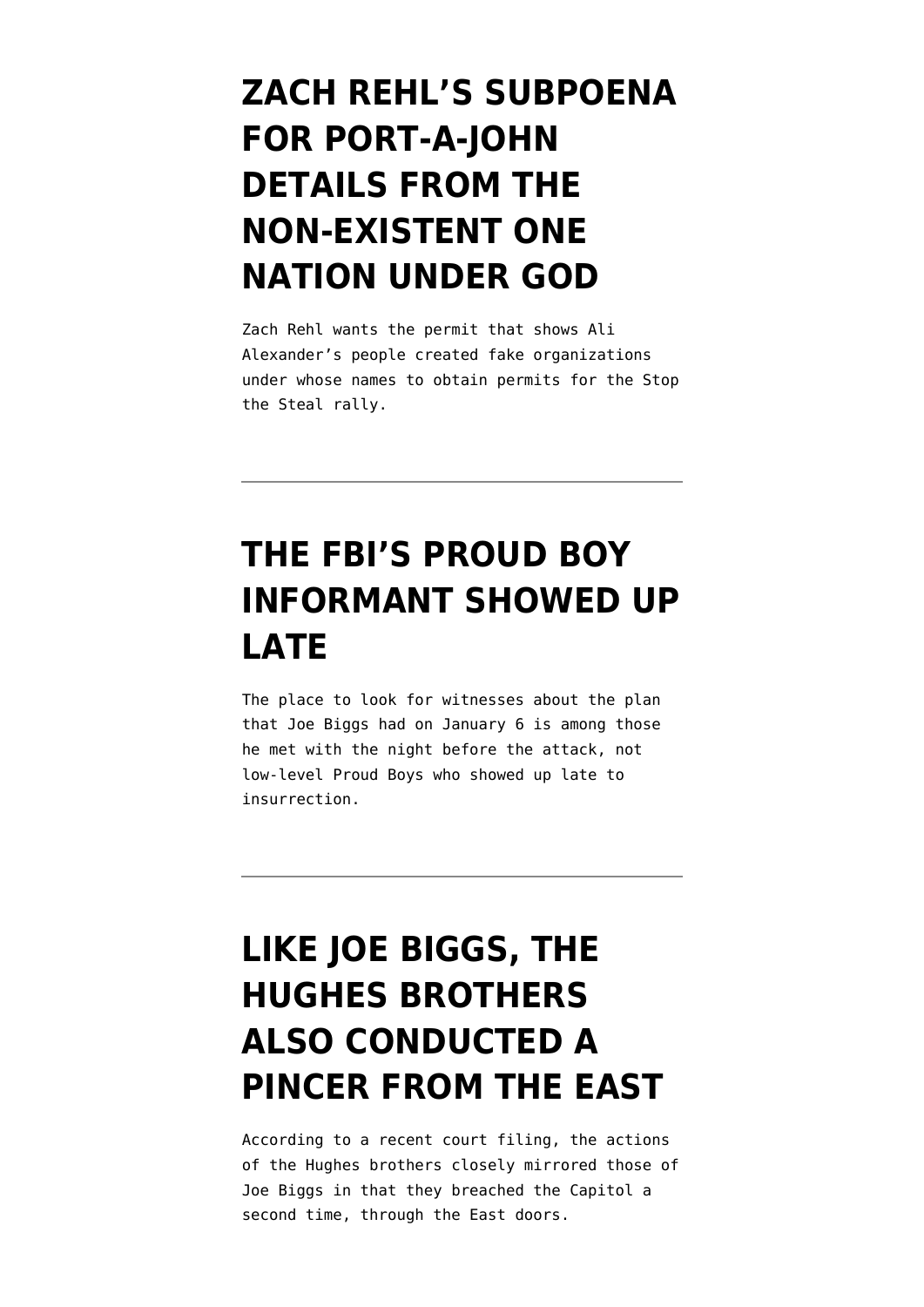## **[NETWORKS OF](https://www.emptywheel.net/2021/09/15/networks-of-insurrection-trump-is-literally-calling-people-to-dc-in-a-show-of-force/) [INSURRECTION: "TRUMP](https://www.emptywheel.net/2021/09/15/networks-of-insurrection-trump-is-literally-calling-people-to-dc-in-a-show-of-force/) [IS LITERALLY CALLING](https://www.emptywheel.net/2021/09/15/networks-of-insurrection-trump-is-literally-calling-people-to-dc-in-a-show-of-force/) [PEOPLE TO DC IN A](https://www.emptywheel.net/2021/09/15/networks-of-insurrection-trump-is-literally-calling-people-to-dc-in-a-show-of-force/) [SHOW OF FORCE"](https://www.emptywheel.net/2021/09/15/networks-of-insurrection-trump-is-literally-calling-people-to-dc-in-a-show-of-force/)**

The big militia conspiracies are an important part of the January 6 investigation. But so are the random people who witnessed the violence on the East door or the guys who armed with "giant beating sticks," and expressed the deliberate goal of chasing members of Congress away from their task of certifying the vote.

# **[DOJ PUT SOMEONE WHO](https://www.emptywheel.net/2021/09/14/doj-put-someone-who-enabled-sidney-powells-lies-jocelyn-ballantine-in-charge-of-prosecuting-the-proud-boys/) [ENABLED SIDNEY](https://www.emptywheel.net/2021/09/14/doj-put-someone-who-enabled-sidney-powells-lies-jocelyn-ballantine-in-charge-of-prosecuting-the-proud-boys/) [POWELL'S LIES —](https://www.emptywheel.net/2021/09/14/doj-put-someone-who-enabled-sidney-powells-lies-jocelyn-ballantine-in-charge-of-prosecuting-the-proud-boys/) [JOCELYN BALLANTINE —](https://www.emptywheel.net/2021/09/14/doj-put-someone-who-enabled-sidney-powells-lies-jocelyn-ballantine-in-charge-of-prosecuting-the-proud-boys/) [IN CHARGE OF](https://www.emptywheel.net/2021/09/14/doj-put-someone-who-enabled-sidney-powells-lies-jocelyn-ballantine-in-charge-of-prosecuting-the-proud-boys/) [PROSECUTING THE](https://www.emptywheel.net/2021/09/14/doj-put-someone-who-enabled-sidney-powells-lies-jocelyn-ballantine-in-charge-of-prosecuting-the-proud-boys/) [PROUD BOYS](https://www.emptywheel.net/2021/09/14/doj-put-someone-who-enabled-sidney-powells-lies-jocelyn-ballantine-in-charge-of-prosecuting-the-proud-boys/)**

Less than a year ago, actions that prosecutor Jocelyn Ballantine took facilitated lies Sidney Powell told about the Mike Flynn prosecution. Nevertheless, DOJ apparently put Ballantine on a team investigating the most critical players in the January 6 attack incited, in part, by Powell's later lies about the election.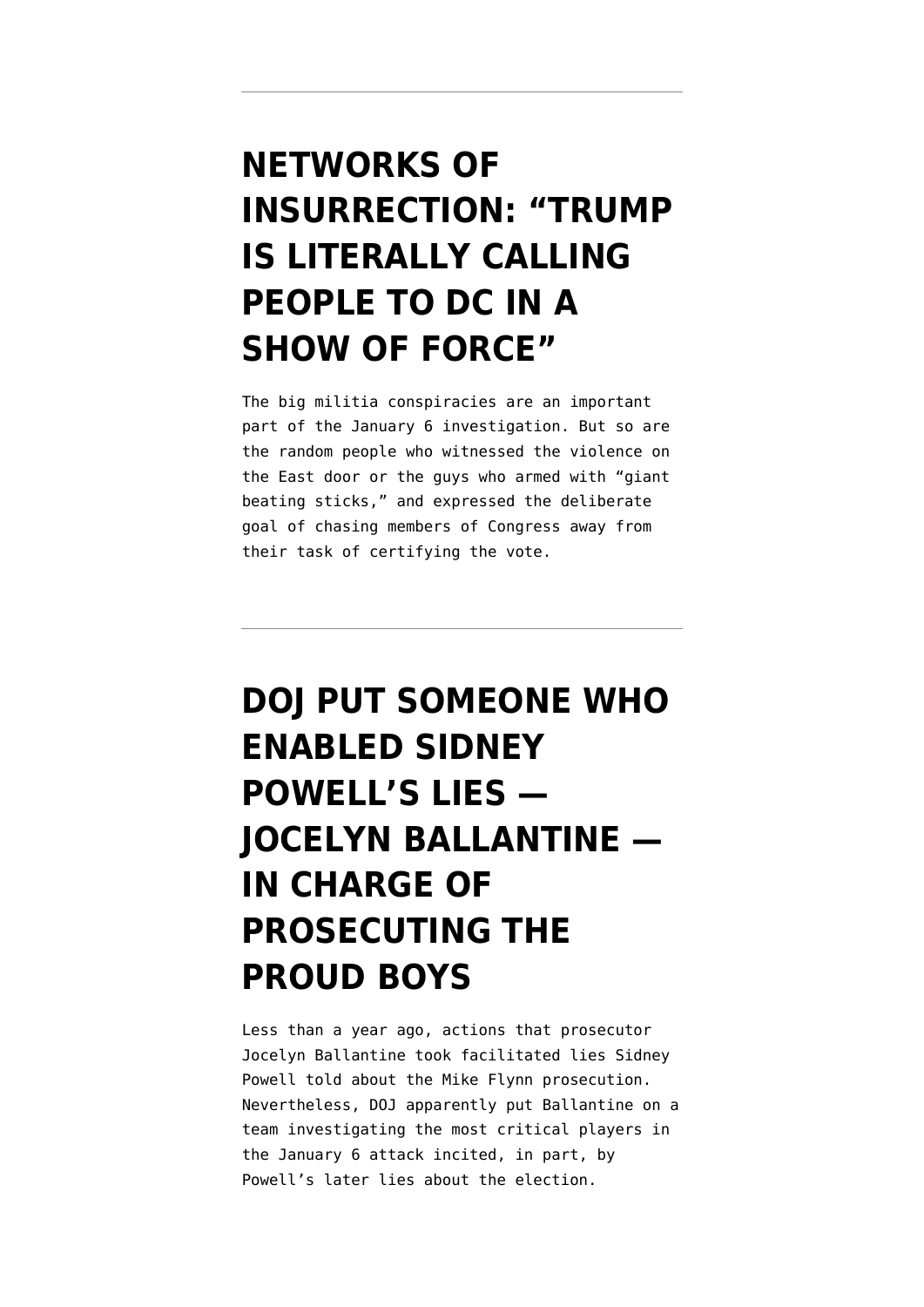# **[ETHAN NORDEAN](https://www.emptywheel.net/2021/09/13/ethan-nordean-complains-that-hes-not-being-treated-as-badly-as-a-muslim-accused-terrorist-mastermind/) [COMPLAINS THAT HE'S](https://www.emptywheel.net/2021/09/13/ethan-nordean-complains-that-hes-not-being-treated-as-badly-as-a-muslim-accused-terrorist-mastermind/) [NOT BEING TREATED AS](https://www.emptywheel.net/2021/09/13/ethan-nordean-complains-that-hes-not-being-treated-as-badly-as-a-muslim-accused-terrorist-mastermind/) [BADLY AS A MUSLIM](https://www.emptywheel.net/2021/09/13/ethan-nordean-complains-that-hes-not-being-treated-as-badly-as-a-muslim-accused-terrorist-mastermind/) [ACCUSED-TERRORIST](https://www.emptywheel.net/2021/09/13/ethan-nordean-complains-that-hes-not-being-treated-as-badly-as-a-muslim-accused-terrorist-mastermind/) [MASTERMIND](https://www.emptywheel.net/2021/09/13/ethan-nordean-complains-that-hes-not-being-treated-as-badly-as-a-muslim-accused-terrorist-mastermind/)**

Ethan Nordean's lawyer made an equal protection argument for why Nordean should be treated like Muslim terrorist leaders.

## **[FELIPE MARQUEZ'](https://www.emptywheel.net/2021/09/12/felipe-marquez-plugged-in-misdemeanor-guilty-plea/) [PLUGGED-IN](https://www.emptywheel.net/2021/09/12/felipe-marquez-plugged-in-misdemeanor-guilty-plea/) [MISDEMEANOR GUILTY](https://www.emptywheel.net/2021/09/12/felipe-marquez-plugged-in-misdemeanor-guilty-plea/) [PLEA](https://www.emptywheel.net/2021/09/12/felipe-marquez-plugged-in-misdemeanor-guilty-plea/)**

Felipe Marquez joined a small group of January 6 defendants who have pled down from a felony obstruction charge to a misdemeanor. But in his case, it's unclear whether he got to do so as the first of a flood of such pleas, or whether he shared important details about what he saw in Jeff Merkley's office the day of the riot.

#### **[THE EIGHT MONTH](https://www.emptywheel.net/2021/09/10/the-eight-month-investigation-into-the-january-6-investigation-didnt-end-in-march/)**